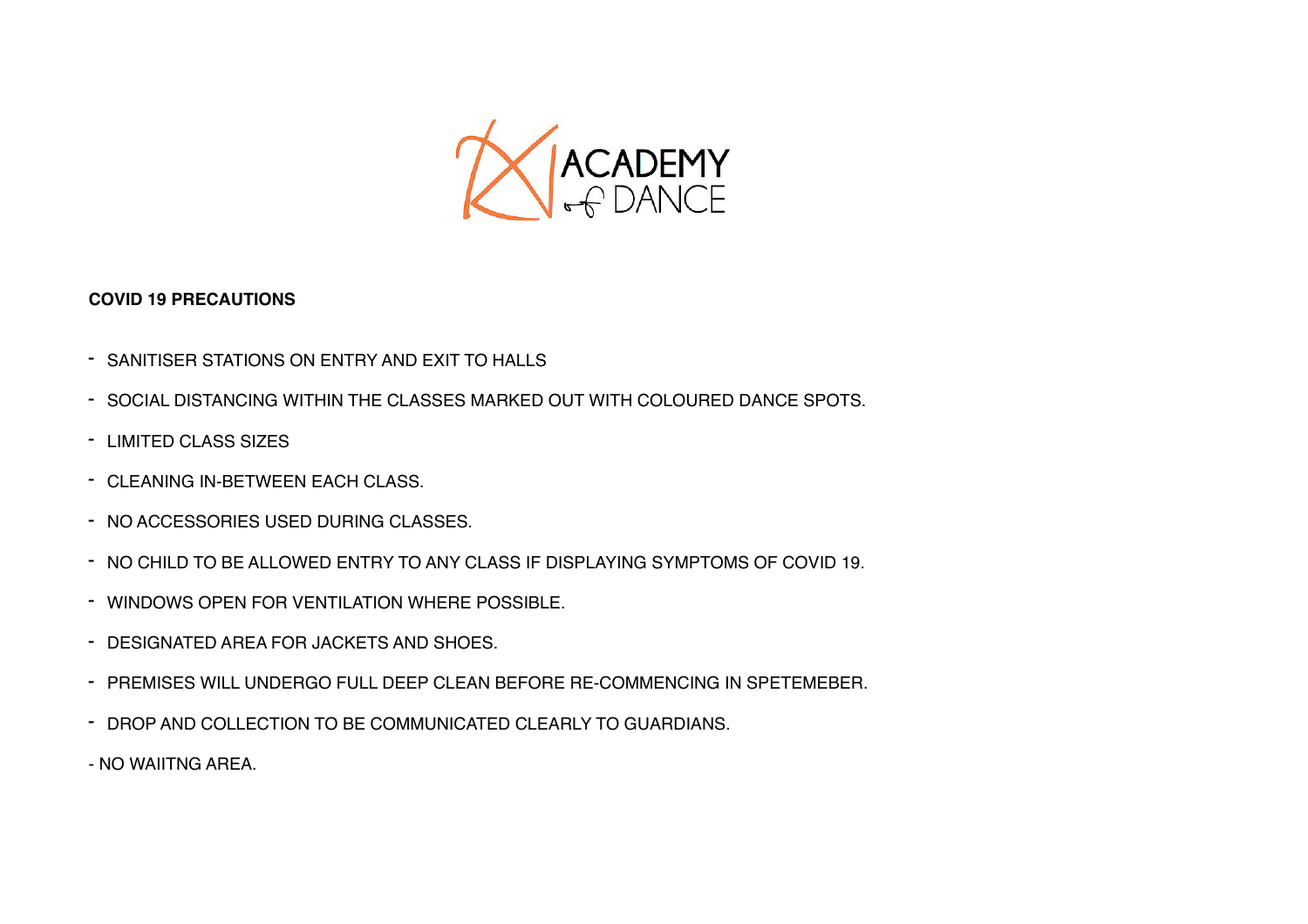## **COVID-19 RISK ASSESSMENT**

| Department/Activity     | <b>Extra-curricular Dance</b> |
|-------------------------|-------------------------------|
| Who might be at risk?   | Dance staff and pupils        |
| <b>Company contacts</b> | Kimberley Vowles KVAD         |

## **Assessment of risk rating**

The RISK FACTOR for each hazard is the residual risk AFTER existing controls have been considered. It is obtained by multiplying the PROBABILITY by the SEVERITY of the risk.

| <b>PROBABILITY</b> |                                      | <b>SEVERITY</b> |                                             | <b>RISK FACTOR</b>                                                   |  |
|--------------------|--------------------------------------|-----------------|---------------------------------------------|----------------------------------------------------------------------|--|
|                    | 1. Very Low (rare/very unlikely)     |                 | 1. Insignificant (nuisance/discomfort)      | $-6$ Low risk (Monitor)                                              |  |
|                    | 2. Low (unlikely)                    |                 | 2. Minor (no time lost)                     | 8-12 Medium Risk (Monitor, review and reduce<br>risk where possible) |  |
|                    | 3. Medium (could occur/possible)     | 3.              | Moderate (time loss)                        |                                                                      |  |
|                    | 4. High (likely to occur/probable)   |                 | 4. Significant (serious/incapacity to work) | 14-25 High Risk (further action required)                            |  |
|                    | 5. Very High (near certain to occur) | 5.              | Major (death)                               |                                                                      |  |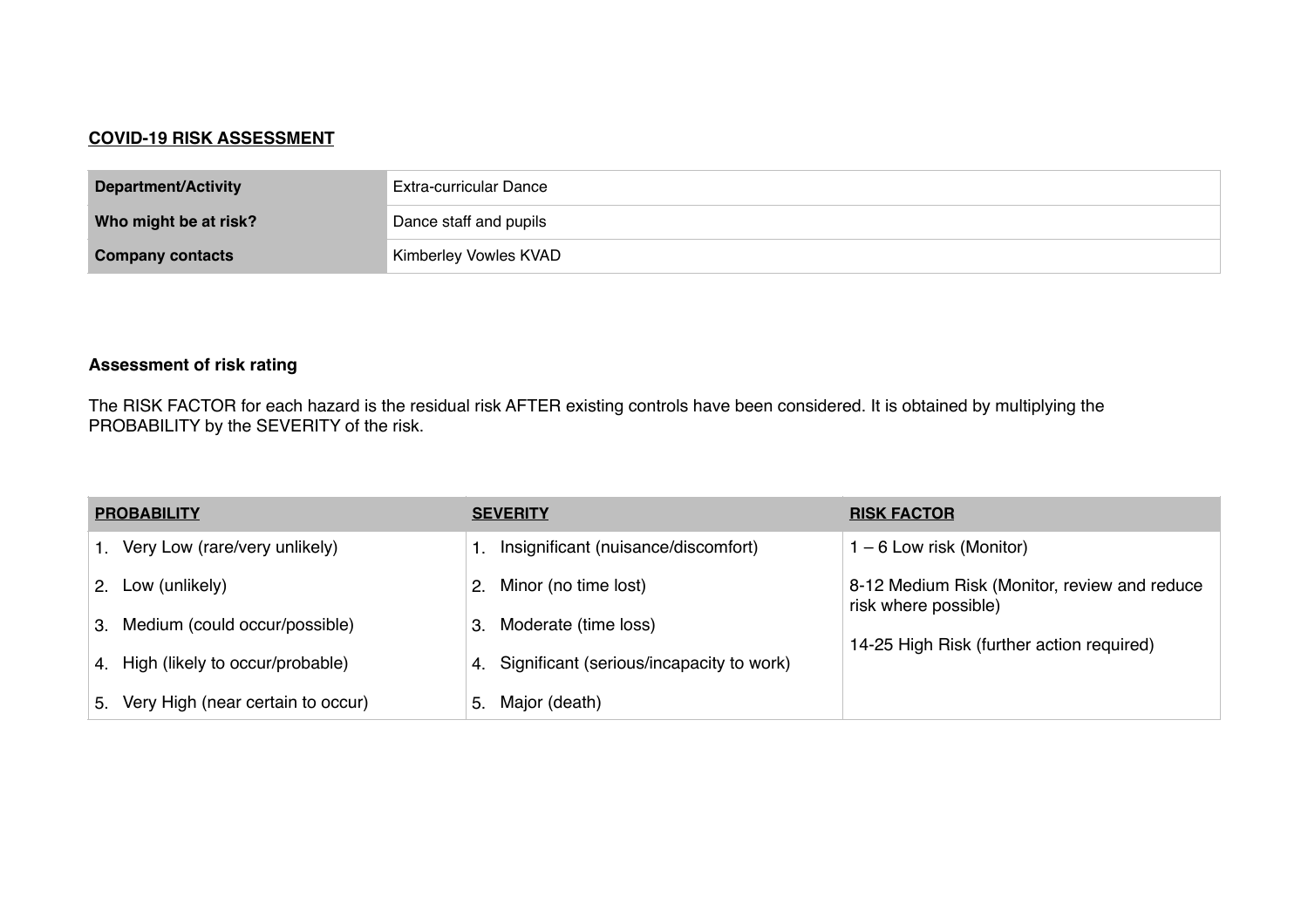| <b>HAZARD</b>                              | <b>WHO IS AT RISK?</b> | <b>EXSISTING CONTROLS (to</b><br>reduce risk)                                                                                                                                                                                                                                                                                                                                      |                     |                | RISK RATING IS THE RISK ADEQUATELY<br><b>CONTROLLED? IF NOT,LIST</b><br><b>FURTHER ACTION</b>                                                                                                                                                                                                                                                                                                                                                                                                                                                                                                                                                                                                                                                                                            | <b>DATE</b><br><b>COMPLETED</b> |
|--------------------------------------------|------------------------|------------------------------------------------------------------------------------------------------------------------------------------------------------------------------------------------------------------------------------------------------------------------------------------------------------------------------------------------------------------------------------|---------------------|----------------|------------------------------------------------------------------------------------------------------------------------------------------------------------------------------------------------------------------------------------------------------------------------------------------------------------------------------------------------------------------------------------------------------------------------------------------------------------------------------------------------------------------------------------------------------------------------------------------------------------------------------------------------------------------------------------------------------------------------------------------------------------------------------------------|---------------------------------|
|                                            |                        |                                                                                                                                                                                                                                                                                                                                                                                    | P                   | S <sub>R</sub> |                                                                                                                                                                                                                                                                                                                                                                                                                                                                                                                                                                                                                                                                                                                                                                                          |                                 |
| <b>Spread of COVID-19</b><br>(Coronavirus) | Dance staff<br>Pupils  | <b>Hand washing</b><br>Hand washing facilities with soap<br>and water available in all toilet<br>areas on site.<br>Alcohol based sanitiser based in<br>each dance facility.<br>Independent alcohol sanitiser<br>provided for all teachers.<br>Tissues supplied in each dance<br>venue.<br><b>Cleaning</b><br>The school facilities are cleaned<br>at the discretion of the school. | 3<br>$\overline{4}$ | 12             | <b>Hand washing</b><br>All staff and pupils, to wash/sanitise<br>hands on arrival and at the end of<br>each class.<br>Pupils also reminded to catch<br>coughs and sneezes in tissues and<br>dispose of tissues in lidded/pedal<br>bins. Waste will be "double- bagged"<br>when emptied. Tissues will be made<br>available in the dance venues.<br>Cleaning<br>Dance staff to frequently clean and<br>disinfecting objects and surfaces<br>that are touched regularly,<br>particularly in areas of high use<br>such as door handles and light<br>switches.<br>Stereo and chair to be cleaned after<br>each teacher has completed their<br>lessons.<br>Furnishings to be moved to limit the<br>amount of surfaces.<br>Coloured floor markers to be wiped<br>down at the end of each class. |                                 |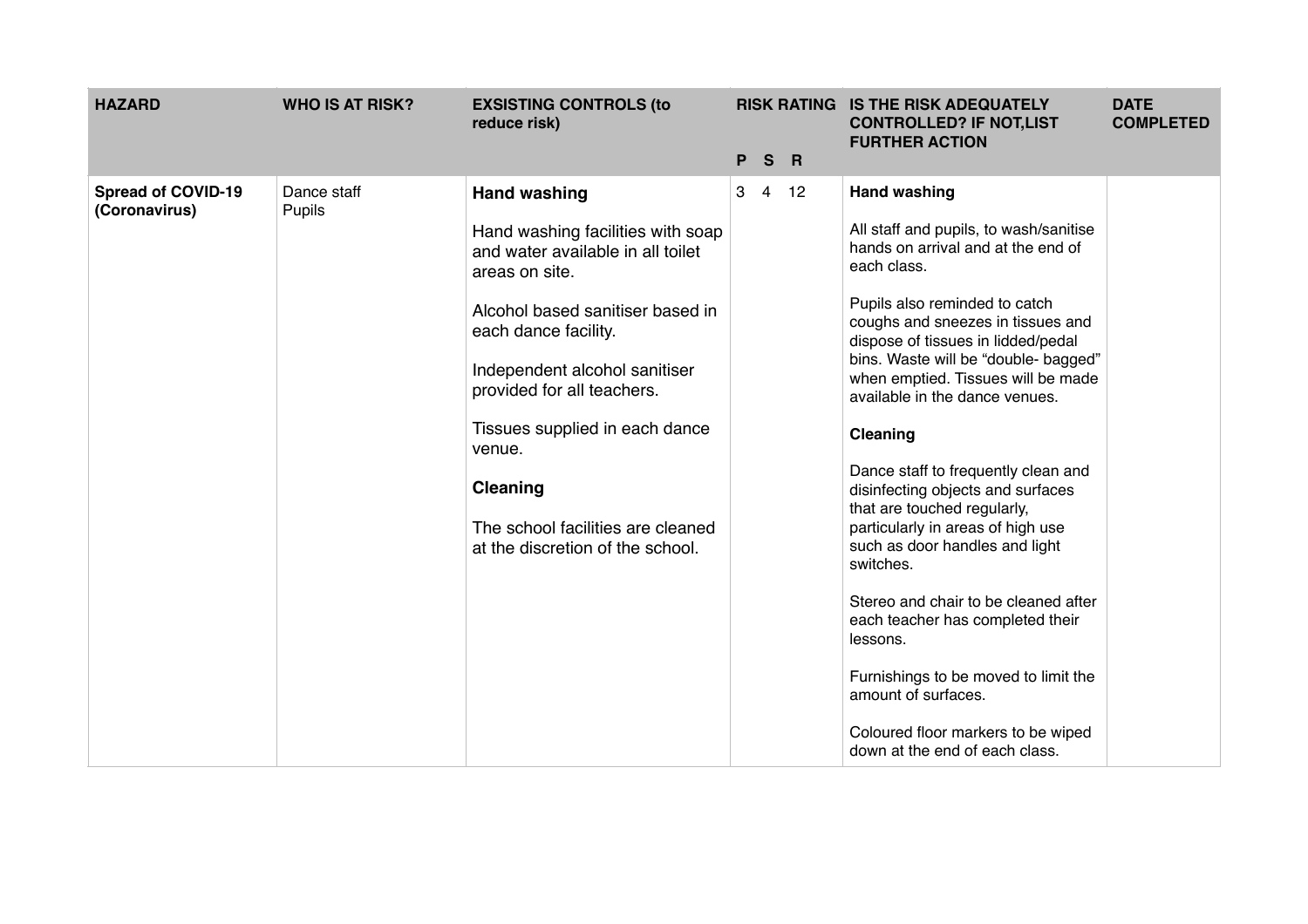| <b>Spread of COVID-19</b><br>(Coronavirus) | Dance staff<br>Pupils | <b>Social Distancing</b><br>Limit the number of children in<br>any shared work area to comply<br>with the 2m distance.<br>Recommended by Public Health<br>England                                                                                                                                        | $3 \quad 4 \quad 12$ | <b>Social Distancing</b><br>Teachers to stay behind a<br>coloured line so to adhere to the<br>2m distance between them and<br>the pupils.<br>Pupils reminded of importance of<br>social distancing.<br>Coloured markers on the floor for<br>the children to mark their dance                                                                                                                                                                                                                                                                                 |
|--------------------------------------------|-----------------------|----------------------------------------------------------------------------------------------------------------------------------------------------------------------------------------------------------------------------------------------------------------------------------------------------------|----------------------|--------------------------------------------------------------------------------------------------------------------------------------------------------------------------------------------------------------------------------------------------------------------------------------------------------------------------------------------------------------------------------------------------------------------------------------------------------------------------------------------------------------------------------------------------------------|
|                                            |                       |                                                                                                                                                                                                                                                                                                          |                      | space. 2m between each child.<br>Look at larger space availability for<br>dance classes.                                                                                                                                                                                                                                                                                                                                                                                                                                                                     |
|                                            |                       | <b>PPE Equipment</b>                                                                                                                                                                                                                                                                                     |                      | <b>PPE Equipment</b>                                                                                                                                                                                                                                                                                                                                                                                                                                                                                                                                         |
|                                            |                       | Dance teachers will not require<br>PPE, even if they are not always<br>able to maintain a distance of 2<br>metres from others. Guidance<br>focuses on implementation of<br>'effective infection protection and<br>control' (hand washing, good<br>respiratory hygiene, minimising<br>contact and mixing) |                      | PPE will be available in a very small<br>number of cases by the school,<br>including:<br>If a pupil becomes unwell<br>$\bullet$<br>with symptoms of<br>coronavirus whilst at school<br>and needs direct personal<br>care until they can return<br>home. A face mask will be<br>worn by the supervising<br>adult if a distance of 2m<br>cannot be maintained. If<br>close contact with the pupil<br>is necessary, then gloves,<br>an apron and a face mask<br>should be worn by the<br>supervising adult.<br>PPE will be used by first<br>aiders when needed. |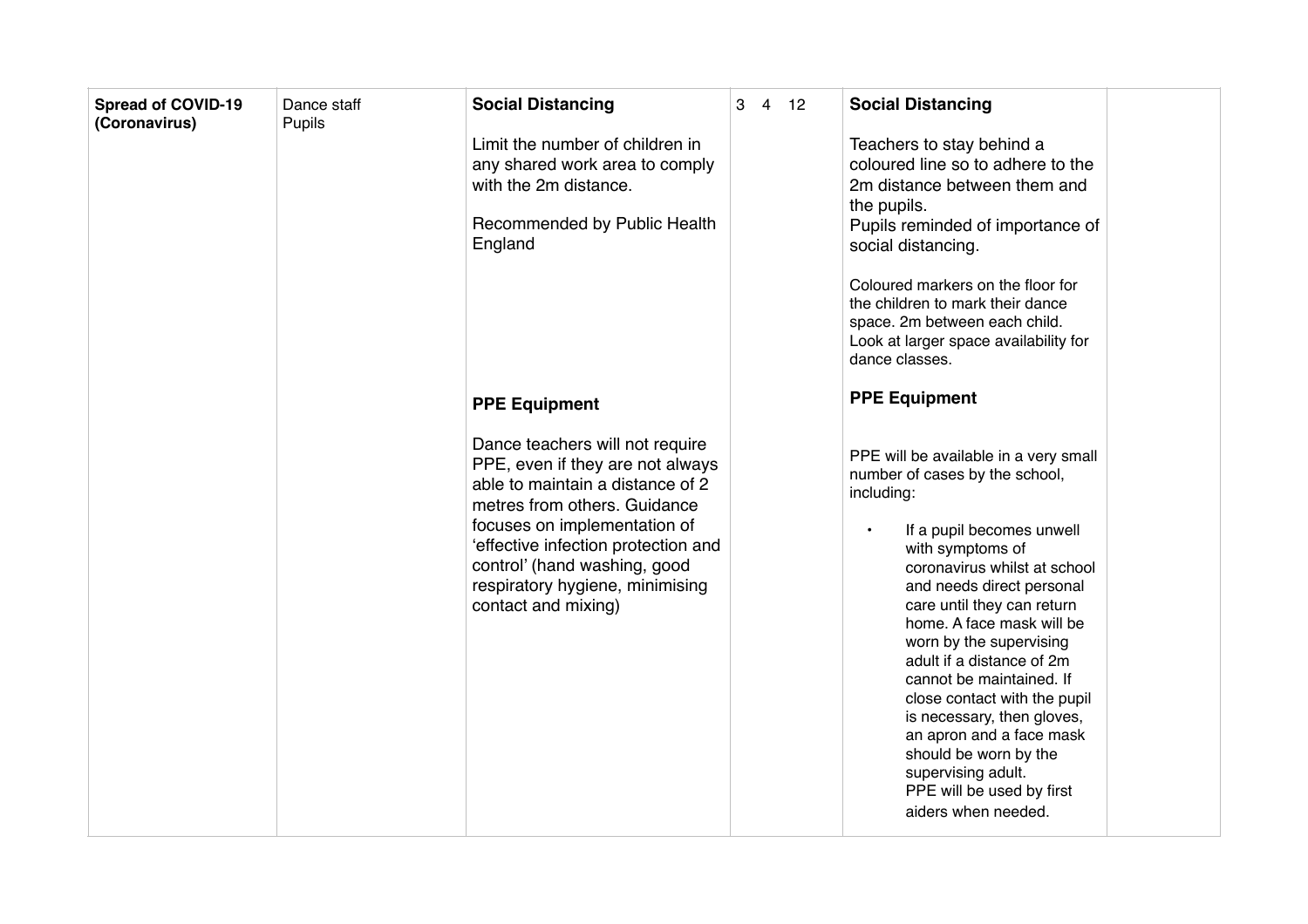| <b>Suspected case</b><br>whilst on site | Dance staff<br>Pupils | If a member of staff/pupil<br>develops coronavirus symptoms<br>(high temperature, new<br>continuous cough, loss or<br>change to sense of taste or<br>smell) | $3 \quad 4 \quad 12$ | KVAD to have designated room or<br>isolated space outside available to<br>isolate students until they can be<br>collected. Window(s) to be opened<br>for ventilation.<br>After collection of pupil, designated<br>room to be deep cleaned and notify<br>the school immediately.                                        |
|-----------------------------------------|-----------------------|-------------------------------------------------------------------------------------------------------------------------------------------------------------|----------------------|------------------------------------------------------------------------------------------------------------------------------------------------------------------------------------------------------------------------------------------------------------------------------------------------------------------------|
|                                         |                       |                                                                                                                                                             |                      | <b>Pupil</b>                                                                                                                                                                                                                                                                                                           |
|                                         |                       |                                                                                                                                                             |                      | Parent/carer should be<br>contacted to collect the<br>pupil immediately<br>Should be moved<br>$\bullet$<br>immediately to designated<br>room/ isolated outside<br>space on their own. If a<br>member of staff needs to<br>stay with the pupil, they<br>should ensure, where<br>possible, that they remain<br>2m apart. |
|                                         |                       |                                                                                                                                                             |                      | Make the pupil aware they<br>$\bullet$<br>should cough or sneeze into<br>a tissue and put in lidded<br>bin                                                                                                                                                                                                             |
|                                         |                       |                                                                                                                                                             |                      | Pupil must follow PHE<br>$\bullet$<br>guidance on self- isolation/<br>testing and not return to<br>school until they have self-<br>isolated for the appropriate<br>time or had a negative test<br>result.                                                                                                              |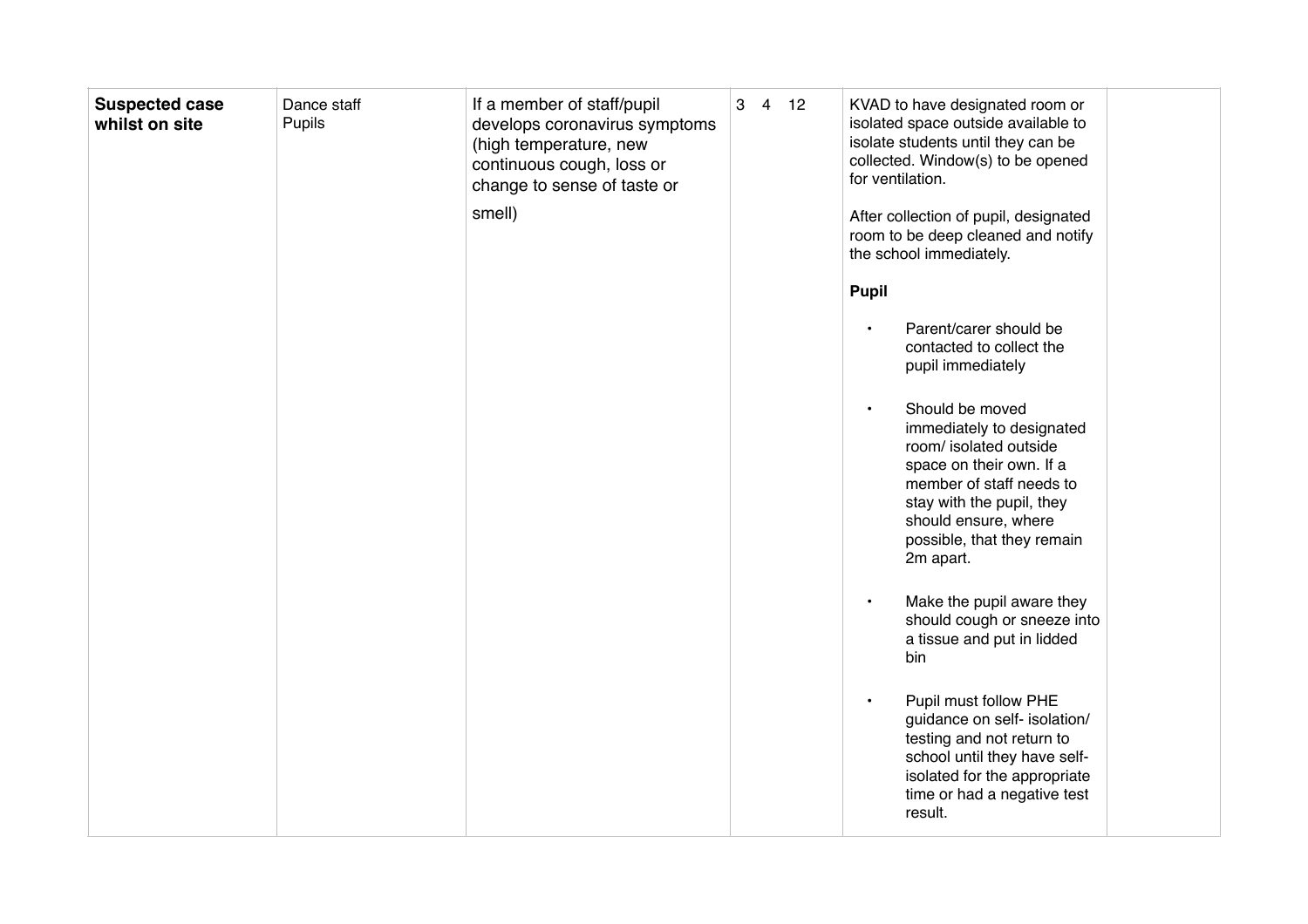| Grouping of children/<br>staff | Dance staff<br><b>Pupils</b> | To minimise contact with other<br>adults/pupils in order to reduce<br>the risk of virus transmission<br><b>AND</b><br>Allow contact tracing, should<br>there be an outbreak of<br>COVID-19. | 3 4 12 |  | Staff to have their own marked<br>section of space at the front of<br>the room. Students to be placed<br>on individual 'Boogie Spots'<br>marking their distance from<br>each-other. Each class shall<br>have no more than 20 pupils-<br>dependant on the space.<br>Teachers to ensure pupils<br>understand the new procedures<br>re boogie spots.<br>Bags, coats and lunch-boxes to<br>be kept in classrooms. Students<br>to use own water bottle. Remove<br>all unnecessary furniture.<br>Classrooms to be well ventilated<br>(open windows and doors). |
|--------------------------------|------------------------------|---------------------------------------------------------------------------------------------------------------------------------------------------------------------------------------------|--------|--|----------------------------------------------------------------------------------------------------------------------------------------------------------------------------------------------------------------------------------------------------------------------------------------------------------------------------------------------------------------------------------------------------------------------------------------------------------------------------------------------------------------------------------------------------------|
|--------------------------------|------------------------------|---------------------------------------------------------------------------------------------------------------------------------------------------------------------------------------------|--------|--|----------------------------------------------------------------------------------------------------------------------------------------------------------------------------------------------------------------------------------------------------------------------------------------------------------------------------------------------------------------------------------------------------------------------------------------------------------------------------------------------------------------------------------------------------------|